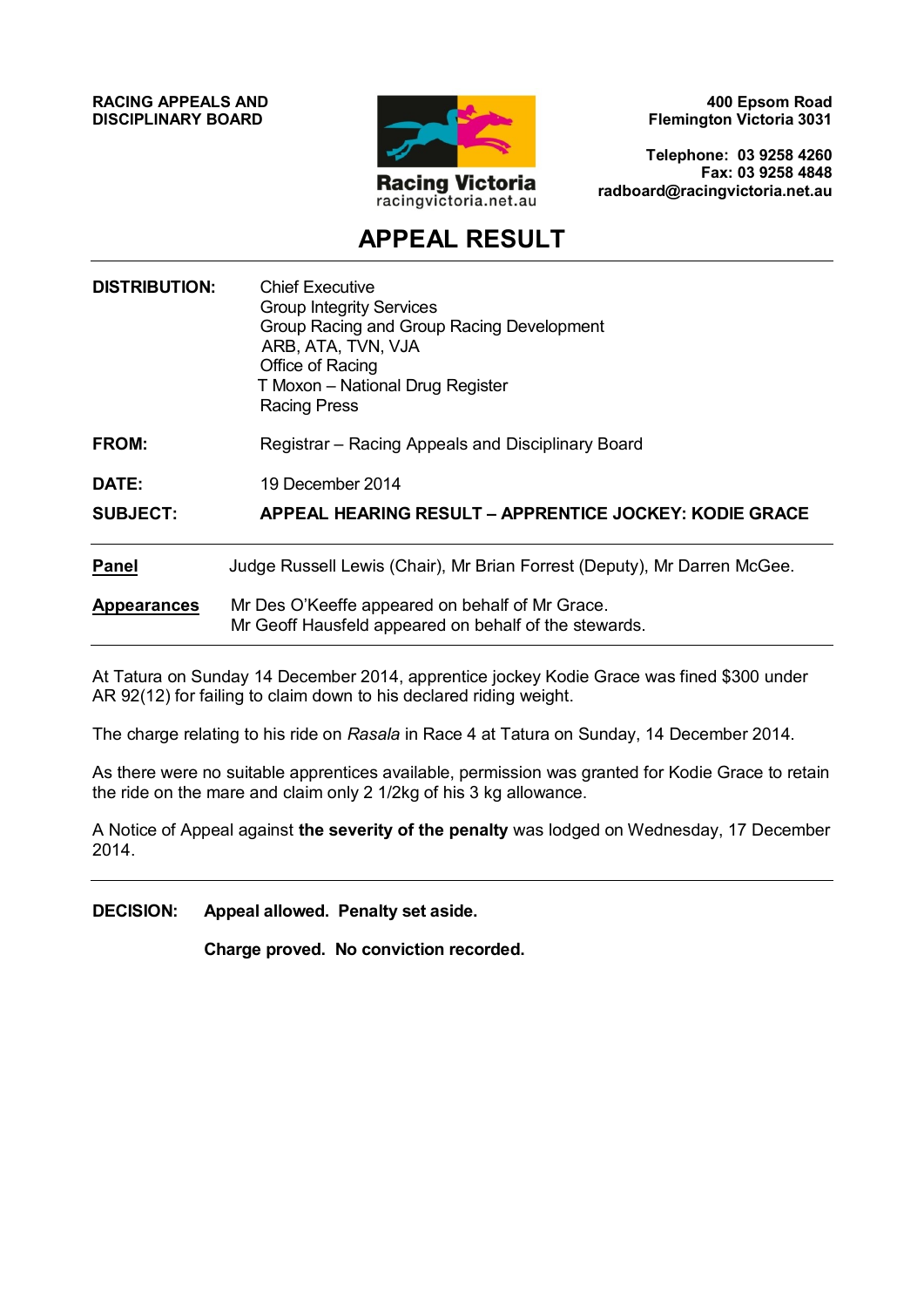# **TRANSCRIPT OF PROCEEDINGS**

## **RACING APPEALS AND DISCIPLINARY BOARD**

 $\mathcal{L}_\text{max}$  , and the contribution of the contribution of the contribution of the contribution of the contribution of the contribution of the contribution of the contribution of the contribution of the contribution of t

**HIS HONOUR JUDGE R.P.L. LEWIS, Chairman MR B. FORREST, Deputy Chairman MR D. McGEE**

**EXTRACT OF PROCEEDINGS**

**DECISION**

# **APPRENTICE JOCKEY: KODIE GRACE**

### **MELBOURNE**

### **FRIDAY, 19 DECEMBER 2014**

MR G. HAUSFELD appeared on behalf of the RVL Stewards

MR D. O'KEEFFE appeared on behalf of the Appellant